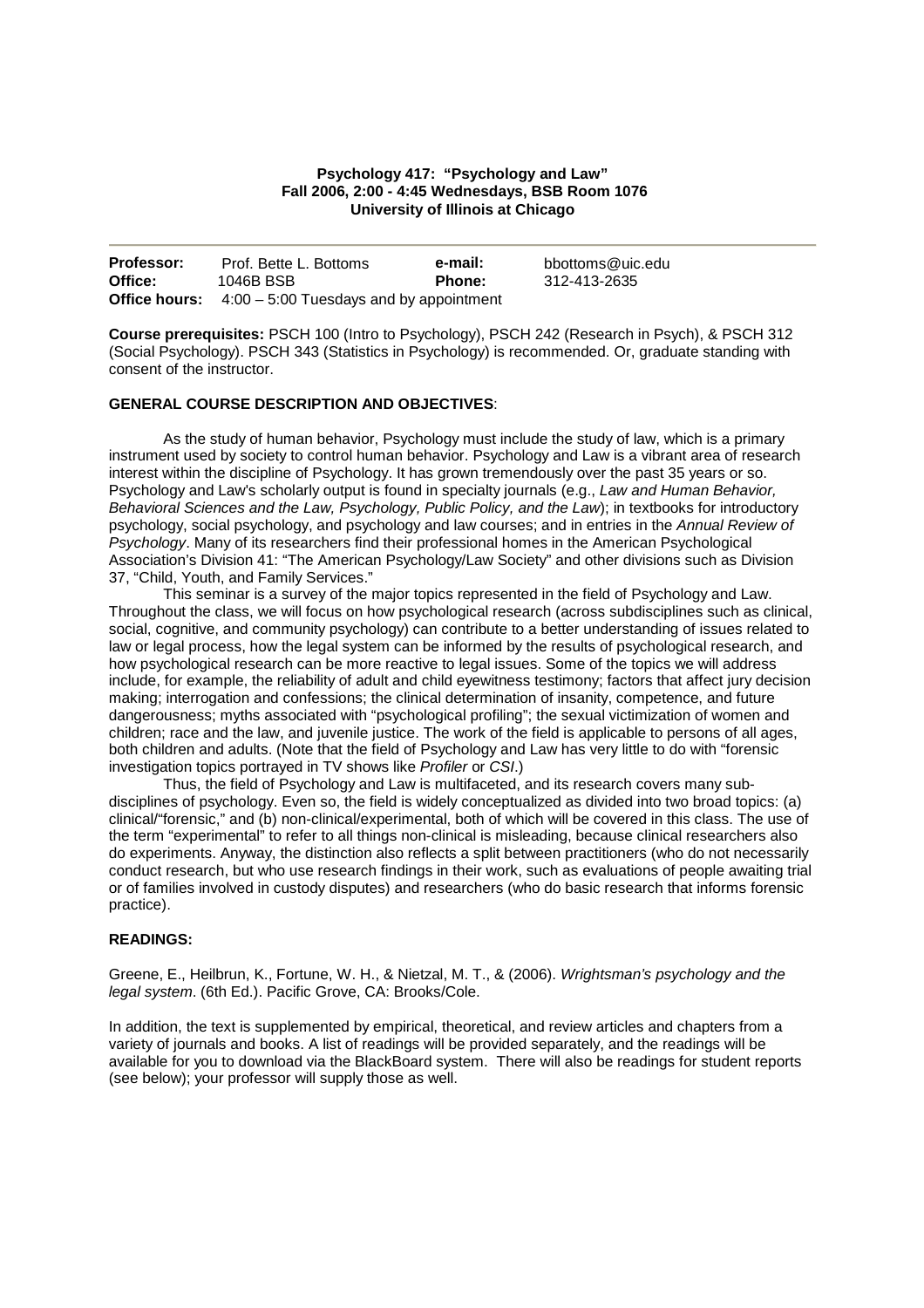#### **FORMAT AND GRADING:**

Although there will be some lecture, the course will be conducted mainly as a seminar, not a lecture course. As a 400-level class, the course is a graduate-level class, and as such, great emphasis will be placed on the preparation and active participation of **all** seminar members during **each** class. The success of the course will depend, in large part, on student participation at a level appropriate for graduate and upper-division undergraduate students. Class preparation includes completing all readings prior to class and making notes that will prepare you to discuss the main points, theories, methods, and/or empirical findings from all readings. You should also be prepared to discuss the implications of readings for law, policy, and future psychological research.

**Grades will be assigned on the basis of in-class participation (10%), class preparation essays (20%), two in-class oral reports (14%), and two exams (56%).** 

### **% Grade Assignment**

- 10% 1. **In-Class Participation**: Participation means self-motivated, regular, and thoughtful in-class verbal contributions that illustrate your mastery of the readings (scientific observations and thoughts, not just unfounded opinions). This includes reporting the contents of your class participation essay for that week. Participation reflects in-class comments and questions, not simply class attendance or coming to class on time, which are assumed. (More than two unexcused absences will result in the loss of most, if not all, participation points.) Although it may seem at first glance like this is a small percentage of your grade, please realize that it's an entire letter grade (in fact, it is a letter grade that many students in this class lose unnecessarily because they do not heed this information).
- 20% 2. **Class Preparation Essays**: These are formally written, but brief essays (exactly 1- to 2 double-spaced typed pages), **due by 10am on the day of class via email** (send to bottoms@uic.edu). Participating in class would be difficult if you hadn't read and thought about the main points in the articles, and if you hadn't prepared some comments to make in class. These papers are designed to help you do that, and to help you anticipate and prepare for the exams. (Bring a copy to class to guide your comments throughout the class.)

You are required to complete 8 of 13 possible papers; thus, each is worth 2.5%. They will be graded A - F (A = 95%, A - = 92%, B + = 88%, B = 85%, etc.). If you write 9 papers, I will drop your lowest grade (but a 10<sup>th</sup> paper won't be counted).

Importantly, **these papers are not summaries of the readings**, although they should reflect the fact that you did all of the readings. Instead, these essays are an opportunity for you to go beyond the readings in creative and thoughtful ways. In each paper, you will develop one or two ideas related to the issues in that week's readings. If your idea is detailed, one idea is probably sufficient. Otherwise, you'll want to discuss two or three ideas. Ideas can relate to your own research. A hint: make notes in the margins of your readings as you read -- notes about even your most trivial reactions. When you're done reading, you'll have plenty of thoughts for your paper. Your paper could take either of the following forms, but from experience, the first one is the best one, and I highly, highly recommend it for most of your papers:

(a) an idea for future research, even very simple research: State the research question and a testable hypothesis (your prediction), the theory that drives the hypothesis (given the readings, why did you make that prediction? Why should that result be expected?), describe why it is important and how it flows from what you read (i.e., from psychological research or theory, or from issues that arose in a legal case), and briefly sketch a rudimentary methodological design to test the hypothesis;

(b) a new theory (or novel application of an existing theory) to explain or tie together existing research findings;

(c) a specific social policy or law that could be changed or newly created based on the research findings in your readings (describe the policy or law, give its psychological justification, describe how it would be useful);

(d) a careful and novel analysis or comparison and contrasting of key points from the readings (readings from past weeks may always be discussed in light of new readings);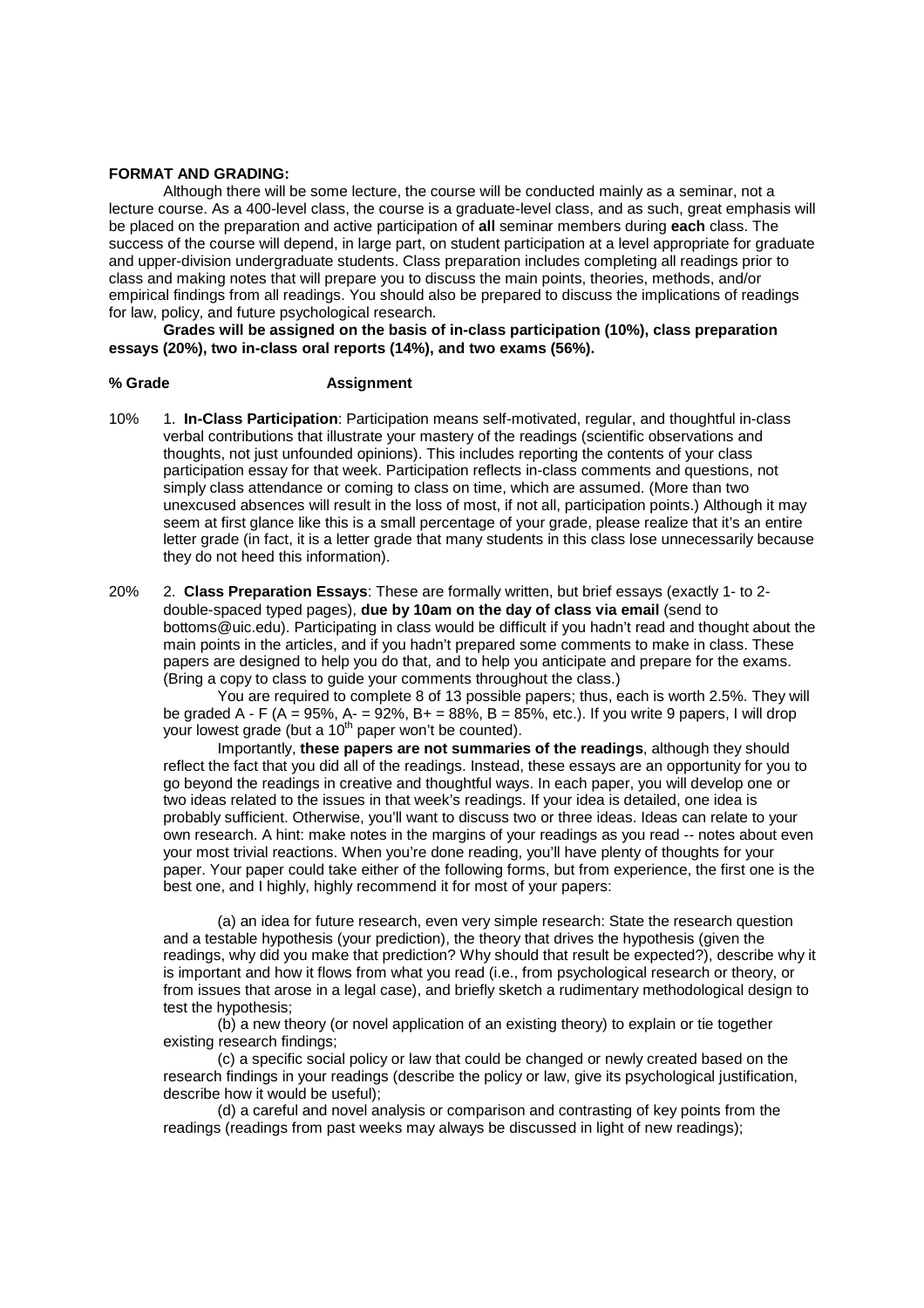. (e) a specific discussion of how the textbook chapter on a certain topic might be re-written or amended based on the new information you have gained from the additional readings, in-class reports, and in-class discussions.

Your papers can, of course, include criticism of anything you read; however, be very careful: Criticisms must be well justified. For example, it is a common mistake for budding scholars to write something like, "This mock jury study is no good because they conducted it with college students." Well, so what? **Why** would the study have turned out any differently if older community members had participated instead? Sometimes there is a theoretically sound reason to think it might make a difference, sometimes there is not.

Finally, even though these are very brief papers, your writing should be clear, grammatical, concise, elegant, and in APA style. Grammar and punctuation must be correct and will affect your grade. On Blackboard, you will find a Writing Tips document – read it carefully, and do not make the mistakes discussed in that paper. I also recommend that every student buy a copy of the Elements of Style by Strunk and White and review it. (It's short and cheap.) Writing beautifully is a skill that will transcend most other things you learn -- its importance cannot be overstated. I hope you'll use these papers as a way to learn to write important things in concise ways.

- 56% 3. **Examinations:** There will be a mid-term and a final exam. Each is worth 28% of your grade. The mid-term will cover all material through the day before the exam; the final will cover all material after the mid-term exam. That is, the final exam will not be cumulative. Exams will be composed mainly of essay questions, and they will cover information from readings, class discussion, and class reports.
- 14% 4. **Oral Reports:** (Two oral reports worth 7% each.) To reduce the number of readings assigned to the entire class, there will be two or three student oral reports during each class. Reports will focus on readings that the professor assigns that are related to the day's common readings. The formal, prepared part of the report should last no more than 10-12 minutes (you must practice beforehand so that you do not go over 12 minutes), although the class discussion you generate can last longer. In fact, the best presentations will encourage and involve class discussion.

 The importance of expressing ideas orally is often overlooked, but it is essential for success. I am reminded of this each time the Psychology Department conducts searches for new faculty and there are inevitably some very bad job talks. Here are some guidelines for preparing an "A" report: First, do not go over the allotted time – this is the most common mistake. Second, focus on the main points and describe them in detail, assuming the audience knows absolutely nothing about the topic. Describe how the article is relevant to that day's common readings. If the article describes an empirical study, be sure to summarize the most important predictions, methodology, main findings, and conclusions. If the article is a theoretical piece, state the main premise and basic argument, as well as evidence used to support the thesis. For any article, present a critical analysis of the work (that is, add your own thoughts about the work and how you think it is relevant to the class). If you don't understand something about your article, see me before class (meaning see me at least one week before--not the day before--your report). An important tip: Do not assume any prior knowledge on the part of your classmates (beyond the common readings). One of the most common mistakes made by unskilled speakers is to assume people understand things you haven't explicitly stated. Give the report as if you were giving it to an .<sup>th</sup> grader who has never studied anything about psychology. I'm totally serious.

Third, give your report from notes rather than the article. Do not read from a "highlighted" version of the article (a sure way to bore us all and get a low grade). All students must use PowerPoint slides during the presentation and also give out 1- or 2-page handouts (which may duplicated the overheads). Do not overuse slides! You will probably need no more than 5. Overheads and handouts should consist of only a scaffolding or outline of key points, not a lot of prose, and they should be in BIG font. Handouts are important because they will help your classmates take notes on your presentation -- remember, the exams will include information you present, so you must be an effective teacher.

Finally, don't be nervous. Give your report in a relaxed, but professional manner. Nervousness usually stems from being ill-prepared. There is nothing more tedious and even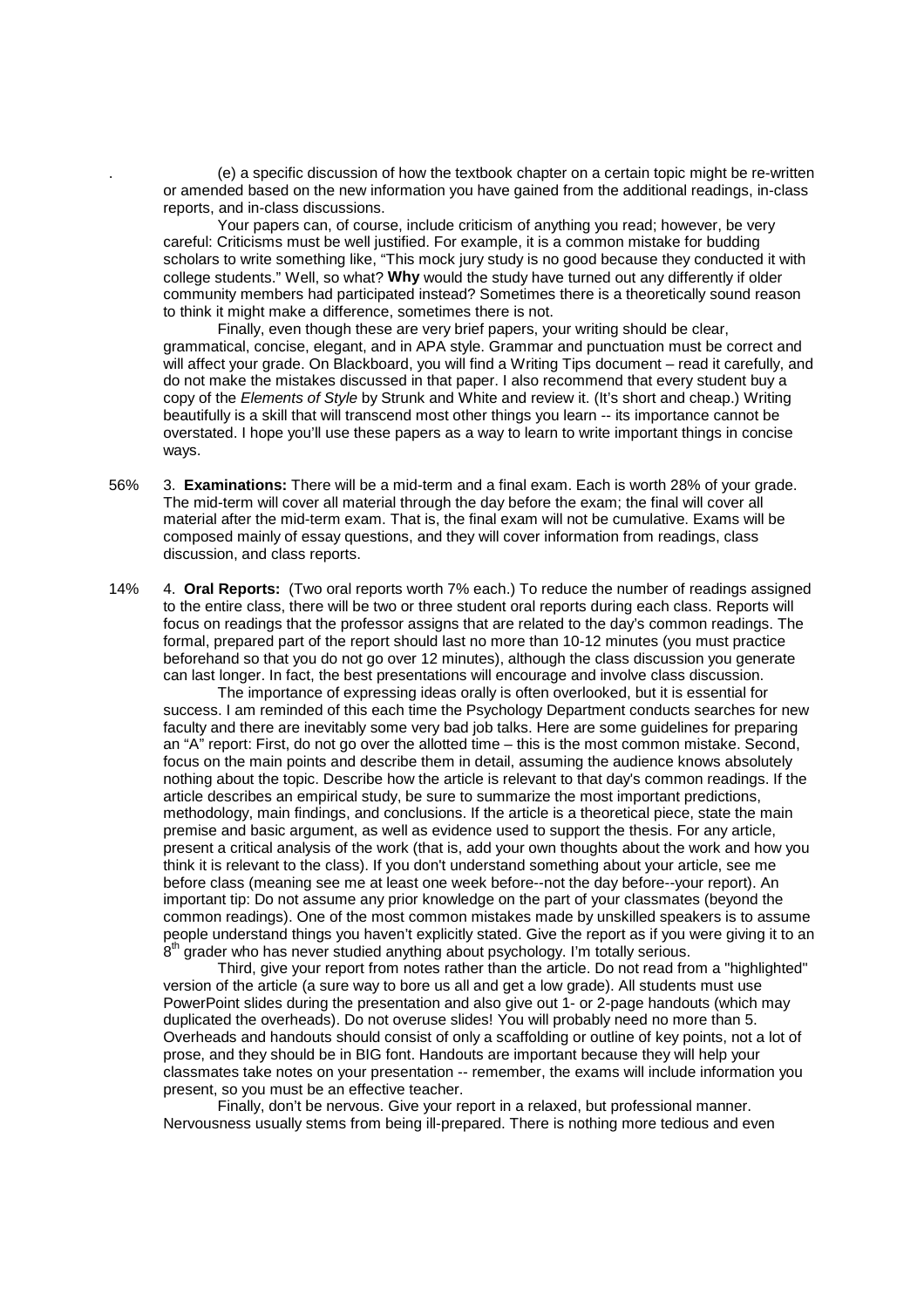embarrassing than being forced to sit through an ill-prepared presentation. Think about all the bad presentations you've attended. Make a list of the things that made the presentation horrible, and avoid them all! Make sure your reports are concise, accurate, and well-prepared--even over prepared. It is a good idea to prepare for your report by writing out every word you plan to say, then practice your talk to yourself several times, making sure it is the appropriate length. You'll find that the report almost comes out automatically, without the need for worry.

# **MISCELLANEOUS:**

- 1. If you have any problems or concerns throughout the class, your professor is here to help you. Each of you should feel free to e-mail me with questions throughout the semester and/or to come see me.
- 2. Attending all classes is very important. Students who miss classes are still responsible for all notes, announcements, and handouts for that class. If you miss a class, you should get the notes from another student. The professor reserves the right to give unannounced extra credit for inclass assignments or unannounced quizzes. There are no makeups for missing these opportunities or for missing class demonstrations, projects, etc. that occur during class time.
- 3. To be fair to all students, there are no exceptions to any policies except as noted in this syllabus, so read this syllabus and all assignments and readings carefully. Importantly, no late work will be accepted – not at all, not even for partial credit. The only exception is if you unfortunately experience a documented personal emergency (e.g., serious personal illness or family death). If you do, e-mail or phone Professor Bottoms immediately. She will work with you to help you complete your assignments. Otherwise, no "incompletes" will be given, and late work (e.g., papers) will not be accepted. Papers will be accepted early.
- 4. In fairness to the vast majority of students who take their college career seriously, no form of cheating will be tolerated. If you cheat on any assignment in this class you will fail the entire class and judicial charges will be filed (see UIC Student Disciplinary Handbook for details). Cheating includes, but is not limited to, any form of plagiarism, which includes taking others' ideas and claiming them as your own, copying the words or ideas of a fellow student or any other author in your papers, copying even short phrases from written work that you are using as a reference (even if you cite it properly), handing in work you have handed in for another class, handing in papers you've gotten from the internet or other students, etc. It also includes cheating on an exam by using any form of unauthorized written notes or articles or by using information from another student.
- 5. I'm happy to accommodate disabilities. In keeping with university policy, students who need accommodations for access and participation in this course must register with the Office of Disability Services: 312-413-2103 (voice) or 312-413-0123 (TTY). See the professor right away to discuss.
- 6. Asking questions and participating by talking with classmates and the professor during class discussions is required. But talking out of turn is not. Although it may seem absurd to have to say this for a university course, talking to other students during lecture disrupts the classroom, bothers other students, and distracts the professor. Other disruptive behaviors include coming to class late, leaving class early, eating or drinking in class (there will be a 10 minute break for a snack), using your cell phone in any way such as checking it constantly for messages (turn it completely off), etc. So, please be respectful, and understand that anyone who disrupts the classroom in these or other ways will be asked to leave the classroom and dropped from the course.